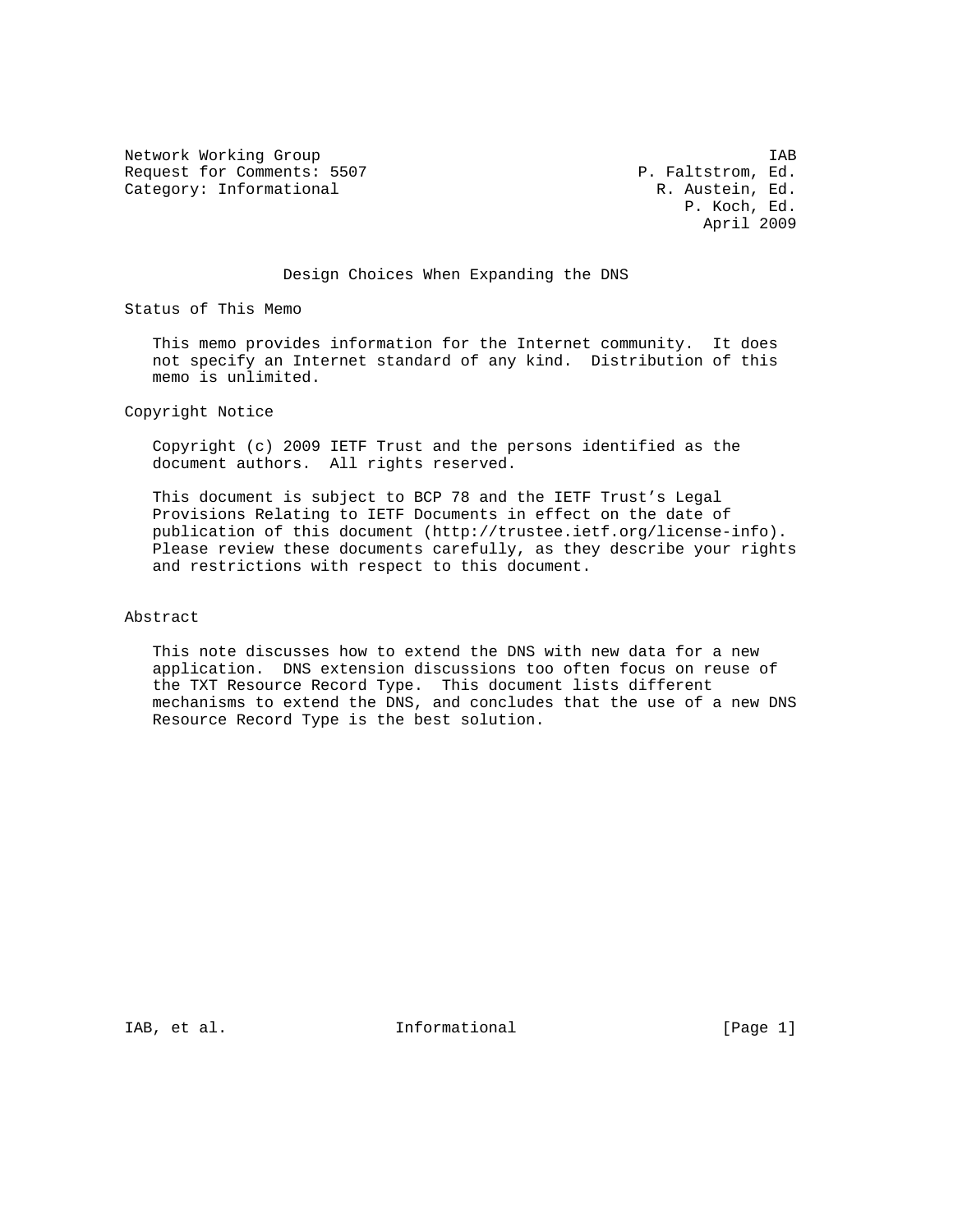# Table of Contents

| 2. |                                                                                                               |
|----|---------------------------------------------------------------------------------------------------------------|
|    |                                                                                                               |
|    |                                                                                                               |
|    | 3.1. Place Selectors inside the RDATA of Existing                                                             |
|    |                                                                                                               |
|    |                                                                                                               |
|    |                                                                                                               |
|    |                                                                                                               |
|    |                                                                                                               |
|    |                                                                                                               |
|    | 4. Zone Boundaries are Invisible to Applications                                                              |
|    | 5. Why Adding a New Resource Record Type Is the Preferred                                                     |
|    |                                                                                                               |
|    |                                                                                                               |
|    | 7. Creating a New Resource Record Type 14                                                                     |
| 8. |                                                                                                               |
|    |                                                                                                               |
|    |                                                                                                               |
|    | 10. IAB Members at the Time of This Writing 16                                                                |
|    |                                                                                                               |
|    | $11.1.$ Normative References $\,\ldots\ldots\ldots\ldots\ldots\ldots\ldots\ldots\ldots\ldots\ldots\ldots\,16$ |
|    |                                                                                                               |

IAB, et al. 10 1nformational 1.1 [Page 2]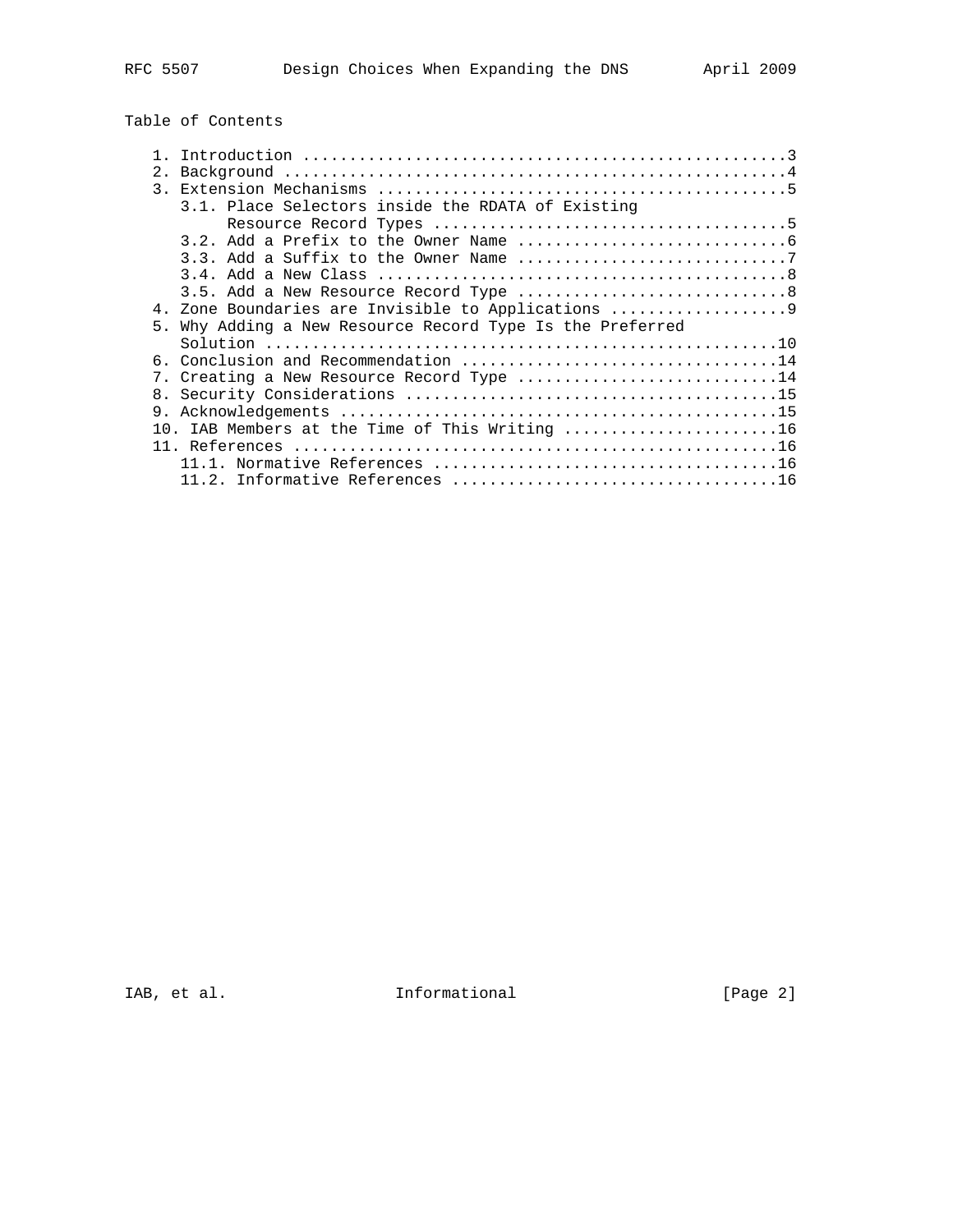# 1. Introduction

 The DNS stores multiple categories of data. The two most commonly used categories are infrastructure data for the DNS system itself (NS and SOA Resource Records) and data that have to do with mappings between domain names and IP addresses (A, AAAA, and PTR Resource Records). There are other categories as well, some of which are tied to specific applications like email (MX Resource Records), while others are generic Resource Record Types used to convey information for multiple protocols (SRV and NAPTR Resource Records).

 When storing data in the DNS for a new application, the goal must be to store data in such a way that the application can query for the data it wants, while minimizing both the impact on existing applications and the amount of extra data transferred to the client. This implies that a number of design choices have to be made, where the most important is to ensure that a precise selection of what data to return must be made already in the query. A query consists of a triple: {Owner (or name), Resource Record Class, Resource Record Type}.

 Historically, extending the DNS to store application data tied to a domain name has been done in different ways at different times. MX Resource Records were created as a new Resource Record Type specifically designed to support electronic mail. SRV records are a generic type that use a prefixing scheme in combination with a base domain name. NAPTR records add selection data inside the RDATA. It is clear that the methods used to add new data types to the DNS have been inconsistent, and the purpose of this document is to attempt to clarify the implications of each of these methods, both for the applications that use them and for the rest of the DNS.

 This document talks extensively about use of DNS wildcards. Many people might think use of wildcards is not something that happens today. In reality though, wildcards are in use, especially for certain application-specific data such as MX Resource Records. Because of this, the choice has to be made with the existence of wildcards in mind.

 Another overall issue that must be taken into account is what the new data in the DNS are to describe. In some cases, they might be completely new data. In other cases, they might be metadata tied to data that already exist in the DNS. Examples of new data are key information for the Secure SHell (SSH) Protocol and data used for authenticating the sender of email messages (metadata tied to MX Resource Records). If the new data are tied to data that already exist in the DNS, an analysis should be made as to whether having (for example) address records and SSH key information in different

IAB, et al. 100 Informational 128 [Page 3]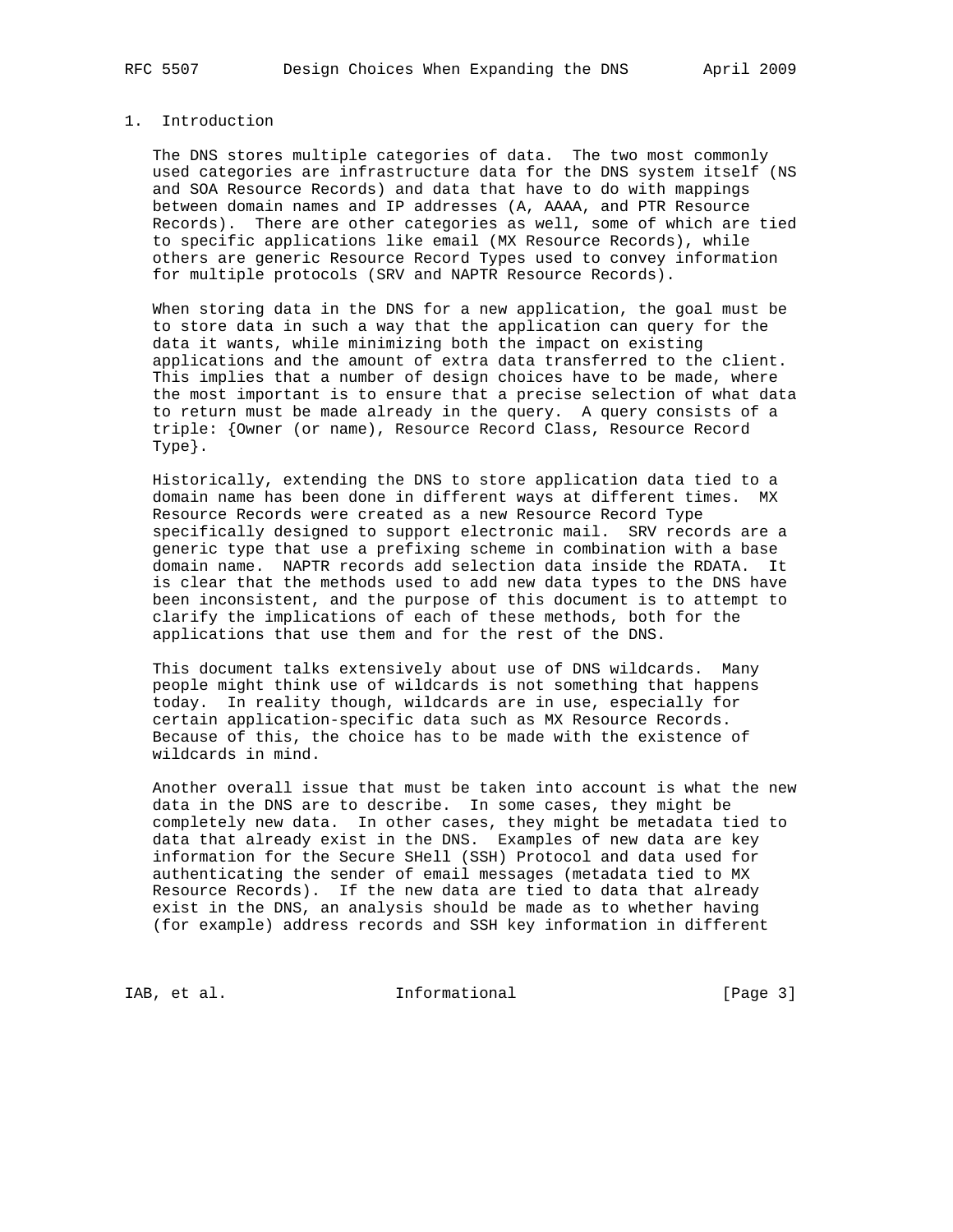DNS zones is a problem or if it is a bonus, and if it is a problem, whether the specification must require all of the related data to be in the same zone. One specific difference between having the records in the same zone or not has to do with maintenance of the records. If they are in the same zone, the same maintainer (from a DNS perspective) manages the two records. Specifically, they must be signed with the same DNSSEC keys if DNSSEC is in use.

 This document does not talk about what one should store in the DNS. It also doesn't discuss whether the DNS should be used for service discovery, or whether the DNS should be used for storage of data specific to the service. In general, the DNS is a protocol that, apart from holding metadata that makes the DNS itself function (NS, SOA, DNSSEC Resource Record Types, etc.), only holds references to service locations (SRV, NAPTR, A, AAAA Resource Record Types) - though there are exceptions, such as MX Resource Records.

#### 2. Background

 See RFC 5395 [RFC5395] for a brief summary of the DNS query structure. Readers interested in the full story should start with the base DNS specification in RFC 1035 [RFC1035] and continue with the various documents that update, clarify, and extend the base specification.

 When composing a DNS query, the parameters used by the protocol are a {owner, class, type} triple. Every Resource Record matching such a triple is said to belong to the same Resource Record Set (RRSet), and the whole RRSet is always returned to the client that queries for it. Splitting an RRSet is a protocol violation (sending a partial RRSet, not truncating the DNS response), because it can result in coherency problems with the DNS caching mechanism. See Section 5 of [RFC2181] for more information.

 Some discussions around extensions to the DNS include arguments around MTU size. Note that most discussions about DNS and MTU size are about the size of the whole DNS packet, not about the size of a single RRSet.

 Almost all DNS query traffic is carried over UDP, where a DNS message must fit within a single UDP packet. DNS response messages are almost always larger than DNS query messages, so message size issues are almost always about responses, not queries. The base DNS specification limits DNS messages over UDP to 512 octets; EDNS0 [RFC2671] specifies a mechanism by which a client can signal its willingness to receive larger responses, but deployment of EDNS0 is not universal, in part because of firewalls that block fragmented UDP packets or EDNS0. If a response message won't fit in a single

IAB, et al. 100 Informational 128 [Page 4]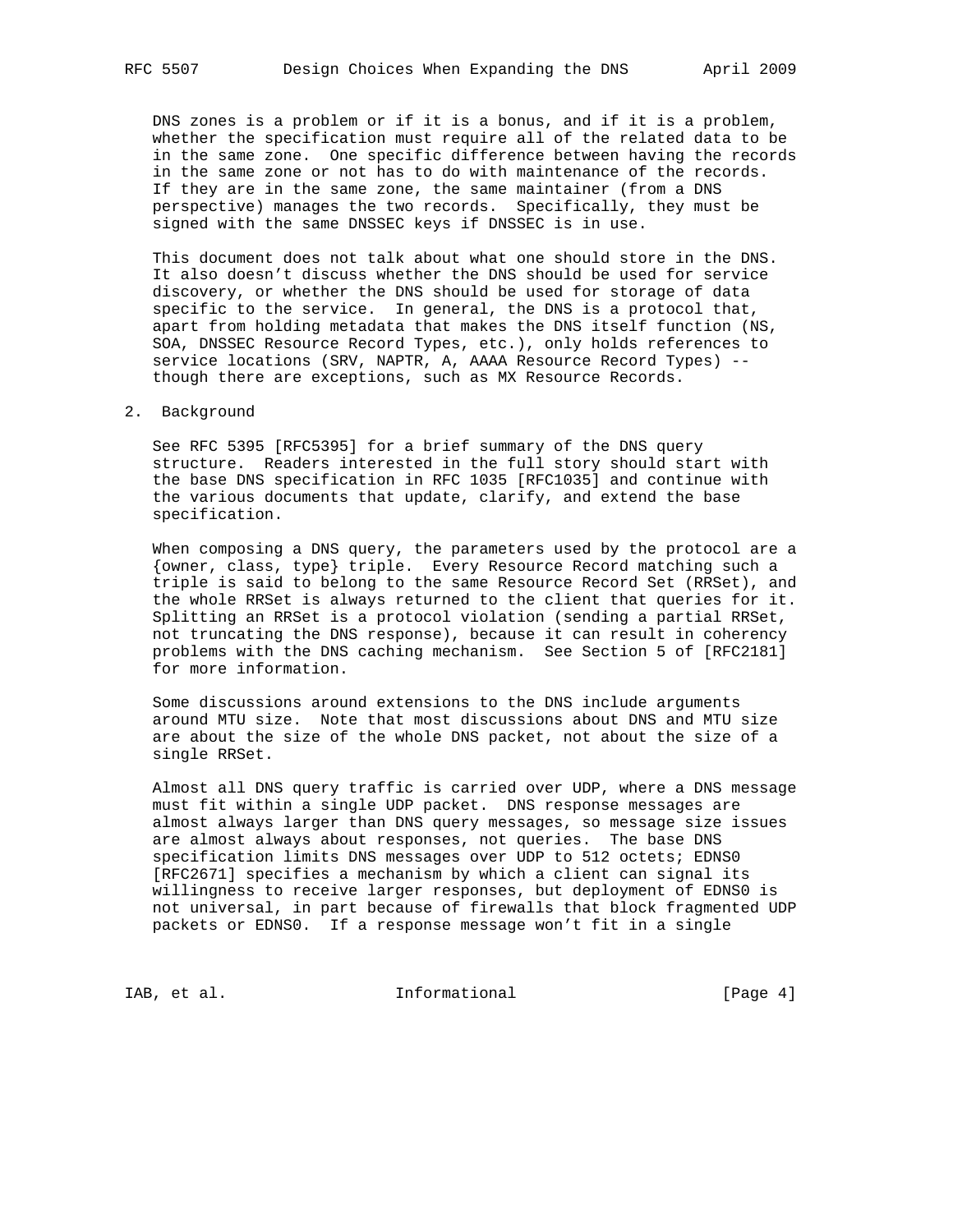packet, the name server returns a truncated response, at which point the client may retry using TCP. DNS queries over TCP are not subject to this length limitation, but TCP imposes significantly higher per query overhead on name servers than UDP. It is also the case that the policies in deployed firewalls far too often are such that they block DNS over TCP, so using TCP might not in reality be an option. There are also risks (although possibly small) that a change of routing while a TCP flow is open creates problems when the DNS servers are deployed in an anycast environment.

3. Extension Mechanisms

 The DNS protocol is intended to be extensible to support new kinds of data. This section examines the various ways in which this sort of extension can be accomplished.

3.1. Place Selectors inside the RDATA of Existing Resource Record Types

 For a given query name, one might choose to have a single RRSet (all Resource Records sharing the same {owner, class, type} triple) shared by multiple applications, and have the different applications use selectors within the Resource Record data (RDATA) to determine which records are intended for which applications. This sort of selector mechanism is usually referred to "subtyping", because it is in effect creating an additional type subsystem within a single DNS Resource Record Type.

 Examples of subtyping include NAPTR Resource Records [RFC3761] and the original DNSSEC KEY Resource Record Type [RFC2535] (which was later updated by RFC 3445 [RFC3445], and obsoleted by RFC 4033 [RFC4033], RFC 4034 [RFC4034] and RFC 4035 [RFC4035]).

 All DNS subtyping schemes share a common weakness: with subtyping schemes, it is impossible for a client to query for just the data it wants. Instead, the client must fetch the entire RRSet, then select the Resource Records in which it is interested. Furthermore, since DNSSEC signatures operate on complete RRSets, the entire RRSet must be re-signed if any Resource Record in it changes. As a result, each application that uses a subtyped Resource Record incurs higher overhead than any of the applications would have incurred had they not been using a subtyping scheme. The fact the RRSet is always passed around as an indivisible unit increases the risk the RRSet will not fit in a UDP packet, which in turn increases the risk that the client will have to retry the query with TCP, which substantially increases the load on the name server. More precisely: having one query fail over to TCP is not a big deal, but since the typical ratio

IAB, et al. 100 mm informational 1.1 [Page 5]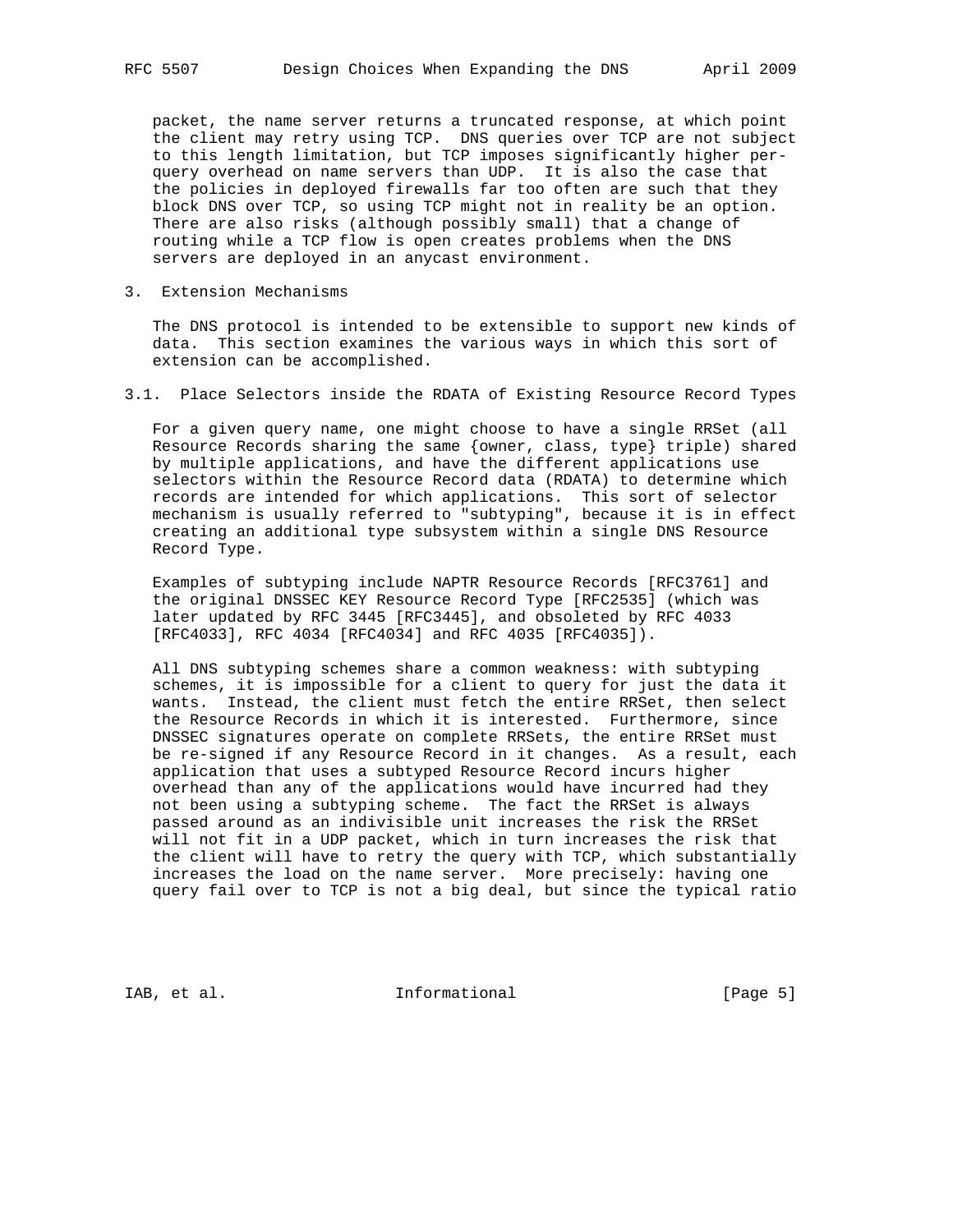of clients to servers in today's deployed DNS is very high, having a substantial number of DNS messages fail over to TCP may cause the queried name servers to be overloaded by TCP overhead.

 Because of the size limitations, using a subtyping scheme to list a large number of services for a single domain name risks triggering truncation and fallback to TCP, which may in turn force the zone administrator to announce only a subset of available services.

#### 3.2. Add a Prefix to the Owner Name

 By adding an application-specific prefix to a domain name, we get a different {owner, class, type} triple, and therefore a different RRSet. One problem with adding prefixes has to do with wildcards, especially if one has records like:

\*.example.com. IN MX 1 mail.example.com.

 and one wants records tied to those names. Suppose one creates the prefix "\_mail". One would then have to say something like:

\_mail.\*.example.com. IN X-FOO A B C D

 but DNS wildcards only work with the "\*" as the leftmost token in the domain name (see also RFC 4592 [RFC4592]).

 There have been proposals to deal with the problem that DNS wildcards are always terminal records. These proposals introduce an additional set of trade-offs that would need to be taken into account when assessing which extension mechanism to choose. Aspects of extra response time needed to perform the extra queries, costs of pre calculation of possible answers, or the costs induced to the system as a whole come to mind. At the time of writing, none of these proposals has been published as Standards Track RFCs.

 Even when a specific prefix is chosen, the data will still have to be stored in some Resource Record Type. This Resource Record Type can be either a new Resource Record Type or an existing Resource Record Type that has an appropriate format to store the data. One also might need some other selection mechanism, such as the ability to distinguish between the records in an RRSet, given they have the same Resource Record Type. Because of this, one needs to both register a unique prefix and define what Resource Record Type is to be used for this specific service.

IAB, et al. 100 mm informational 1.1 [Page 6]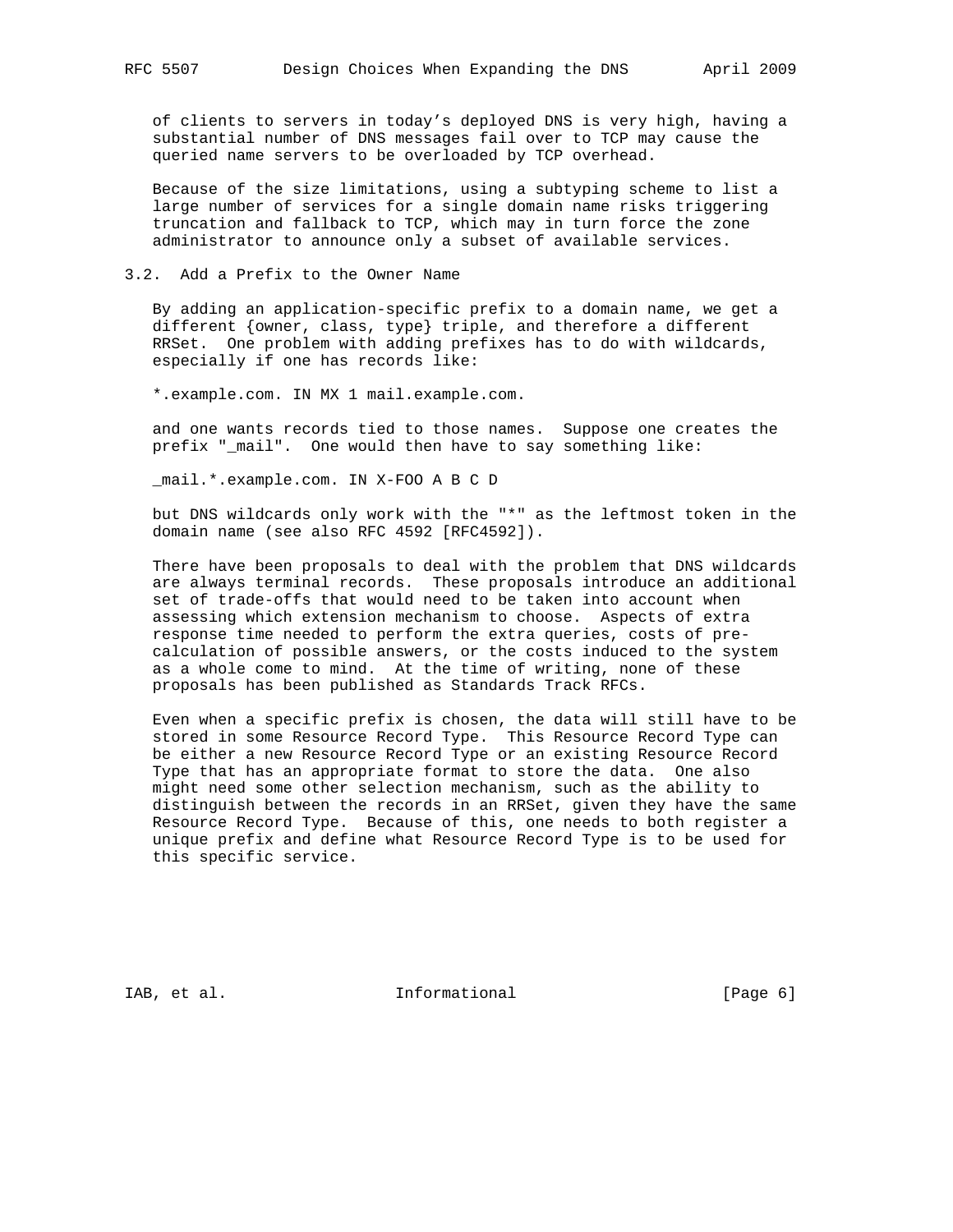If the record has some relationship with another record in the zone, the fact that the two records can be in different zones might have implications on the trust the application has in the records. For example:

 example.com. IN MX 10 mail.example.com. \_foo.example.com. IN X-BAR "metadata for the mail service"

 In this example, the two records might be in two different zones, and as a result might be administered by two different organizations, and signed by two different entities when using DNSSEC. For these two reasons, using a prefix has recently become a very interesting solution for many protocol designers. In some cases, e.g., DomainKeys Identified Mail Signatures [RFC4871], TXT records have been used. In others, such as SRV, entirely new Resource Record Types have been added.

3.3. Add a Suffix to the Owner Name

Adding a suffix to a domain name changes the  $\{ \text{owner}, \text{ class}, \text{ type} \}$  triple, and therefore the RRSet. In this case, since the query name can be set to exactly the data one wants, the size of the RRSet is minimized. The problem with adding a suffix is that it creates a parallel tree within the IN class. Further, there is no technical mechanism to ensure that the delegation for "example.com" and "example.com.\_bar" are made to the same organization. Furthermore, data associated with a single entity will now be stored in two different zones, such as "example.com" and "example.com.\_bar", which, depending on who controls "\_bar", can create new synchronization and update authorization issues.

 One way of solving the administrative issues is by using the DNAME Resource Record Type specified in RFC 2672 [RFC2672].

 Even when using a different name, the data will still have to be stored in some Resource Record Type that has an appropriate format to store the data. This implies that one might have to mix the prefix based selection mechanism with some other mechanism so that the right Resource Record can be found out of many in a potential larger RRSet.

 In RFC 2163 [RFC2163] an infix token is inserted directly below the Top-Level Domain (TLD), but the result is equivalent to adding a suffix to the owner name (instead of creating a TLD, one is creating a second level domain).

IAB, et al. 100 mm informational 1.1 mm informational [Page 7]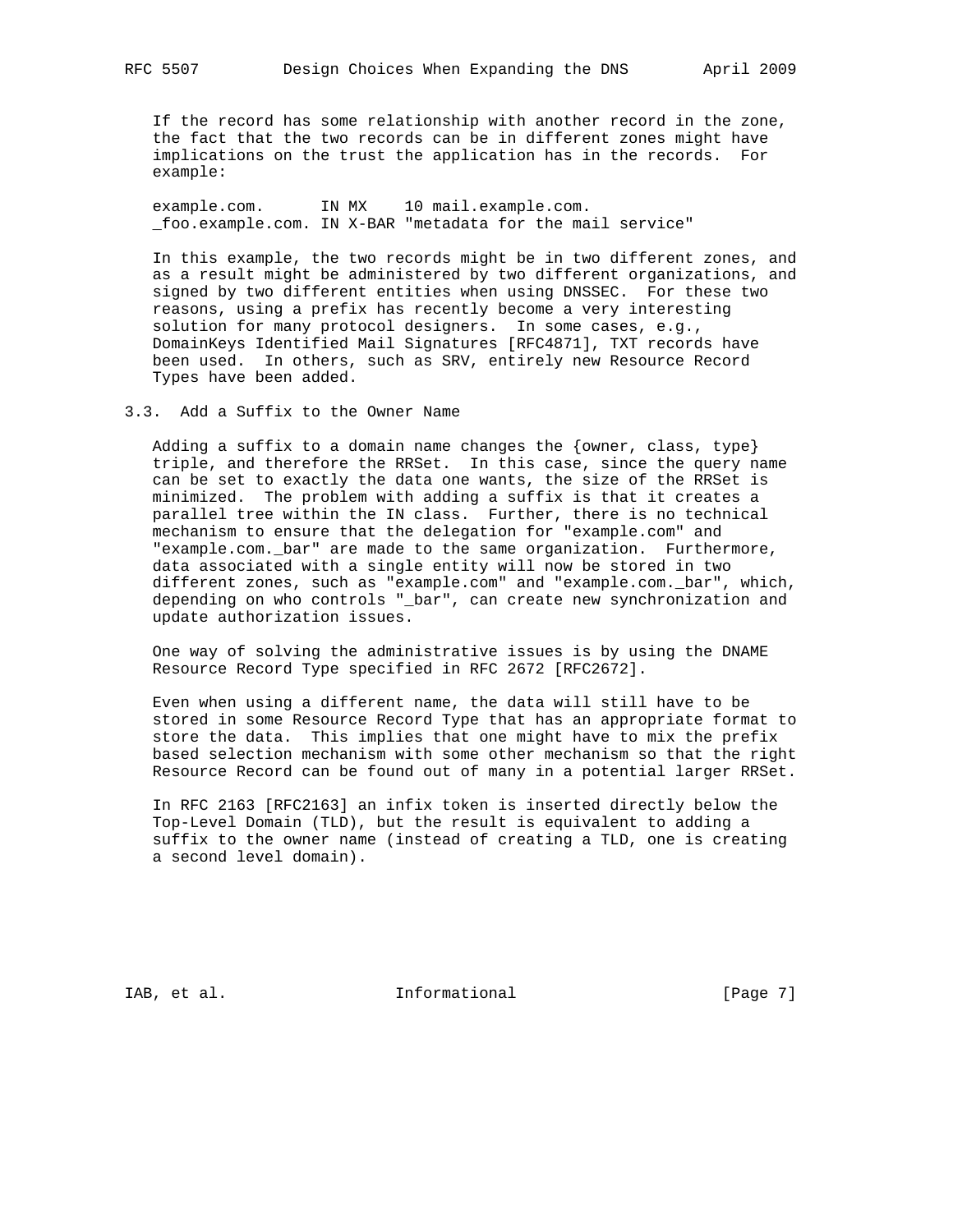## 3.4. Add a New Class

 DNS zones are class-specific in the sense that all the records in that zone share the same class as the zone's SOA record and the existence of a zone in one class does not guarantee the existence of the zone in any other class. In practice, only the IN class has ever seen widespread deployment, and the administrative overhead of deploying an additional class would almost certainly be prohibitive.

 Nevertheless, one could, in theory, use the DNS class mechanism to distinguish between different kinds of data. However, since the DNS delegation tree (represented by NS Resource Records) is itself tied to a specific class, attempting to resolve a query by crossing a class boundary may produce unexpected results because there is no guarantee that the name servers for the zone in the new class will be the same as the name servers in the IN class. The MIT Hesiod system [Dyer87] used a scheme like this for storing data in the HS class, but only on a very small scale (within a single institution), and with an administrative fiat requiring that the delegation trees for the IN and HS trees be identical. The use of the HS class for such storage of non-sensitive data was, over time, replaced by use of the Lightweight Directory Access Protocol (LDAP) [RFC4511].

 Even when using a different class, the data will still have to be stored in some Resource Record Type that has an appropriate format.

3.5. Add a New Resource Record Type

 When adding a new Resource Record Type to the system, entities in four different roles have to be able to handle the new Type:

- 1. There must be a way to insert the new Resource Records into the zone at the Primary Master name server. For some server implementations, the user interface only accepts Resource Record Types that it understands (perhaps so that the implementation can attempt to validate the data). Other implementations allow the zone administrator to enter an integer for the Resource Record Type code and the RDATA in Base64 or hexadecimal encoding (or even as raw data). RFC 3597 [RFC3597] specifies a standard generic encoding for this purpose.
- 2. A slave authoritative name server must be able to do a zone transfer, receive the data from some other authoritative name server, and serve data from the zone even though the zone includes records of unknown Resource Record Types. Historically, some implementations have had problems parsing stored copies of the zone file after restarting, but those problems have not been seen for a few years. Some implementations use an alternate

IAB, et al. 100 Informational 128 [Page 8]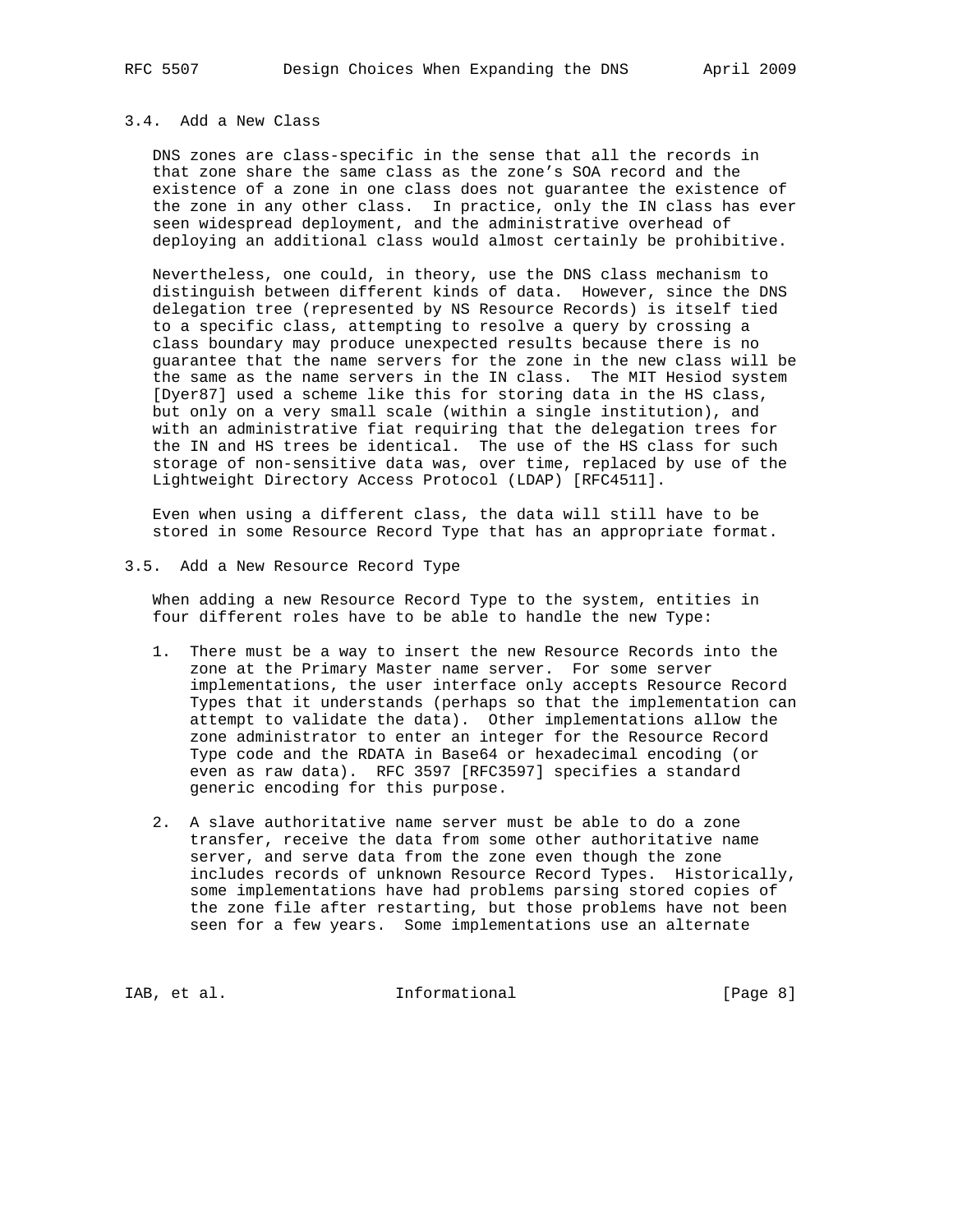mechanism (e.g., LDAP) to transfer Resource Records in a zone, and are primarily used within corporate environments; in this case, name servers must be able to transfer new Resource Record Types using whatever mechanism is used. However, today this alternative mechanism may not support unknown Resource Record Types. Hence, in Internet environments, unknown Resource Record Types are supported, but in corporate environments they are problematic.

- 3. A caching resolver (most commonly a recursive name server) will cache the records that are responses to queries. As mentioned in RFC 3597 [RFC3597], there are various pitfalls where a recursive name server might end up having problems.
- 4. The application must be able to get the RRSet with a new Resource Record Type. The application itself may understand the RDATA, but the resolver library might not. Support for a generic interface for retrieving arbitrary DNS Resource Record Types has been a requirement since 1989 (see Section 6.1.4.2 of [RFC1123]). Some stub resolver library implementations neglect to provide this functionality and cannot handle unknown Resource Record Types, but implementation of a new stub resolver library is not particularly difficult, and open source libraries that already provide this functionality are available.

 Historically, adding a new Resource Record Type has been very problematic. The review process has been cumbersome, DNS servers have not been able to handle new Resource Record Types, and firewalls have dropped queries or responses with Resource Record Types that are unknown to the firewall. This is, for example, one of the reasons the ENUM standard reuses the NAPTR Resource Record, a decision that today might have gone to creating a new Resource Record Type instead.

 Today, there is a requirement that DNS software handle unknown Resource Record Types, and investigations have shown that software that is deployed, in general, does support it, except in some alternate mechanisms for transferring Resource Records such as LDAP, as noted above. Also, the approval process for new Resource Record Types has been updated [RFC5395] so the effort that is needed for various Resource Record Types is more predictable.

4. Zone Boundaries are Invisible to Applications

 Regardless of the possible choices above, we have seen a number of cases where the application made assumptions about the structure of the namespace and the location where specific information resides. We take a small sidestep to argue against such approaches.

IAB, et al.  $\qquad \qquad$  Informational  $[Page 9]$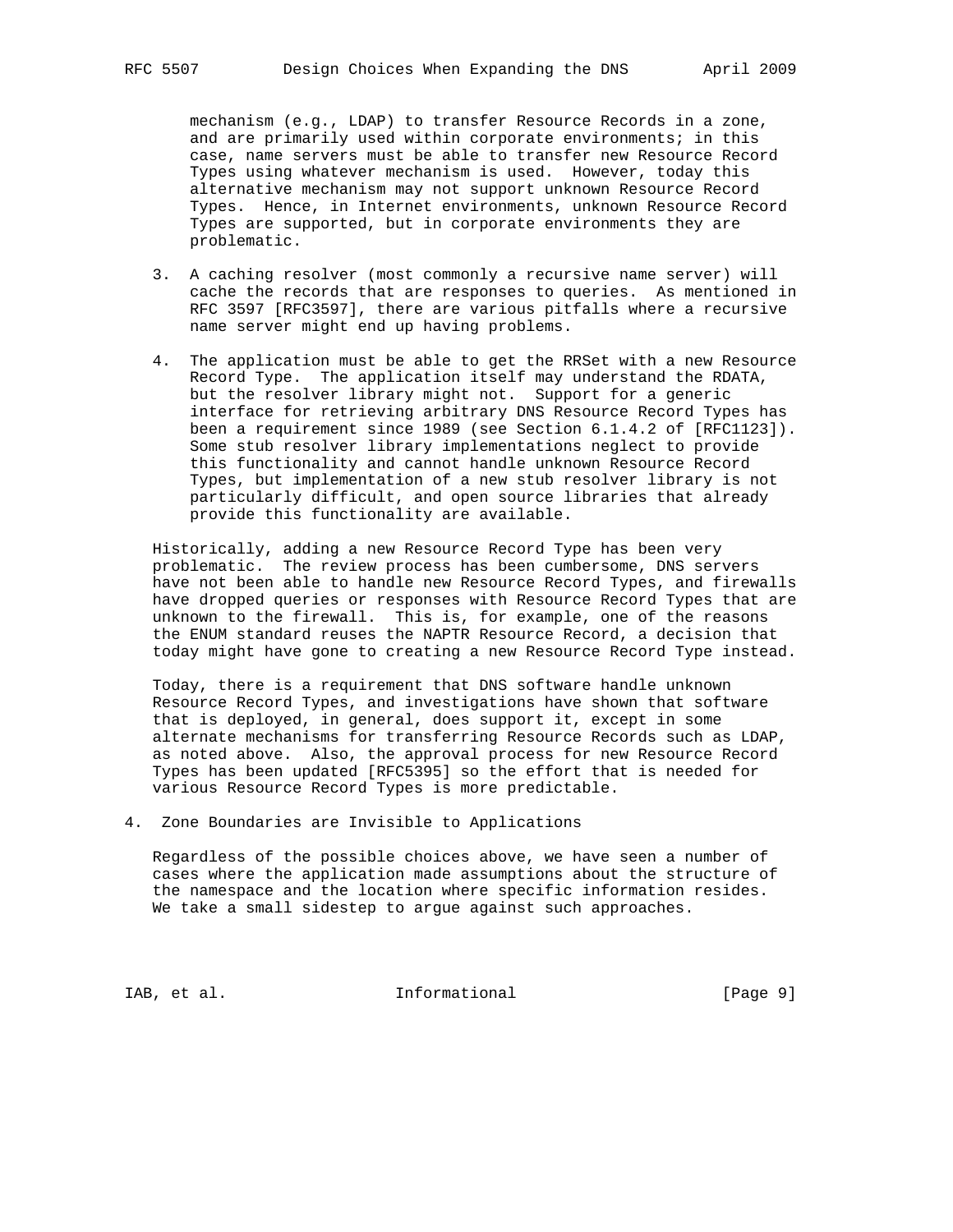The DNS namespace is a hierarchy, technically speaking. However, this only refers to the way names are built from multiple labels. DNS hierarchy neither follows nor implies administrative hierarchy. Because of that, it cannot be assumed that data attached to a node in the DNS tree is valid for the whole subtree. Technically, there are zone boundaries partitioning the namespace, and administrative boundaries (or policy boundaries) may even exist elsewhere.

 The false assumption has lead to an approach called "tree climbing", where a query that does not receive a positive response (either the requested RRSet was missing or the name did not exist) is retried by repeatedly stripping off the leftmost label (climbing towards the root) until the root domain is reached. Sometimes these proposals try to avoid the query for the root or the TLD level, but still this approach has severe drawbacks:

- o Technically, the DNS was built as a query-response tool without any search capability [RFC3467]. Adding the search mechanism imposes additional burden on the technical infrastructure, in the worst case on TLD and root name servers.
- o For reasons similar to those outlined in RFC 1535 [RFC1535], querying for information in a domain outside the control of the intended entity may lead to incorrect results and may also put security at risk. Finding the exact policy boundary is impossible without an explicit marker, which does not exist at present. At best, software can detect zone boundaries (e.g., by looking for SOA Resource Records), but some TLD registries register names starting at the second level (e.g., CO.UK), and there are various other "registry" types at second, third, or other level domains that cannot be identified as such without policy knowledge external to the DNS.

 To restate, the zone boundary is purely a boundary that exists in the DNS for administrative purposes, and applications should be careful not to draw unwarranted conclusions from zone boundaries. A different way of stating this is that the DNS does not support inheritance, e.g., an MX RRSet for a TLD will not be valid for any subdomain of that particular TLD.

5. Why Adding a New Resource Record Type Is the Preferred Solution

 By now, the astute reader might be wondering what conclusions to draw from the issues presented so far. We will now attempt to clear up the reader's confusion by following the thought processes of a typical application designer who wishes to store data in the DNS. We'll show how such a designer almost inevitably hits upon the idea of just using a TXT Resource Record, why this is a bad thing, and why

IAB, et al. 100 Informational 128 [Page 10]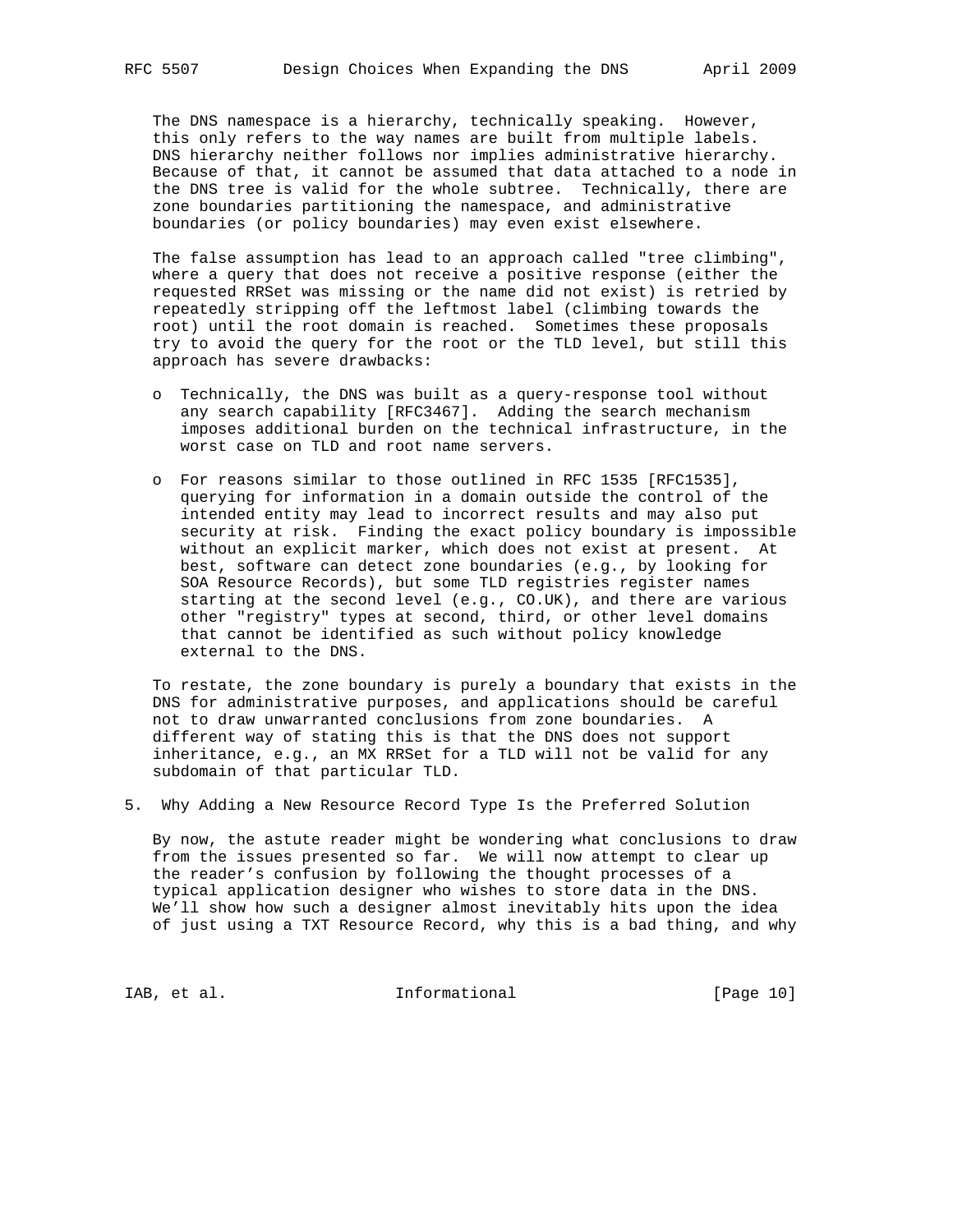a new Resource Record Type should be allocated instead. We'll also explain how the reuse of an existing Resource Record, including TXT, can be made less harmful.

 The overall problem with most solutions has to do with two main issues:

o No semantics to prevent collision with other use

o Space considerations in the DNS message

 A typical application designer is not interested in the DNS for its own sake, but rather regards it as a distributed database in which application data can be stored. As a result, the designer of a new application is usually looking for the easiest way to add whatever new data the application needs to the DNS in a way that naturally associates the data with a DNS name and does not require major changes to DNS servers.

 As explained in Section 3.4, using the DNS class system as an extension mechanism is not really an option, and in fact, most users of the system don't even realize that the mechanism exists. As a practical matter, therefore any extension is likely to be within the IN class.

 Adding a new Resource Record Type is the technically correct answer from the DNS protocol standpoint (more on this below), but doing so requires some DNS expertise, due to the issues listed in Section 3.5. Consequently, this option is often rejected. Note that according to RFC 5395 [RFC5395], some Types require IETF Consensus, while others only require a specification.

 There is a drawback to defining new RR types that is worth mentioning. The Resource Record Type (RRTYPE) is a 16-bit value and hence is a limited resource. In order to prevent hoarding the registry has a review-based allocation policy [RFC5395]; however, this may not be sufficient if extension of the DNS by addition of new RR types takes up significantly and the registry starts nearing completion. In that case, the trade-offs with respect to choosing an extension mechanism may need to change.

 The application designer is thus left with the prospect of reusing some existing DNS Types within the IN class, but when the designer looks at the existing Types, almost all of them have well-defined semantics, none of which quite match the needs of the new application. This has not completely prevented proposals from

IAB, et al. 100 mm informational 1.1 [Page 11]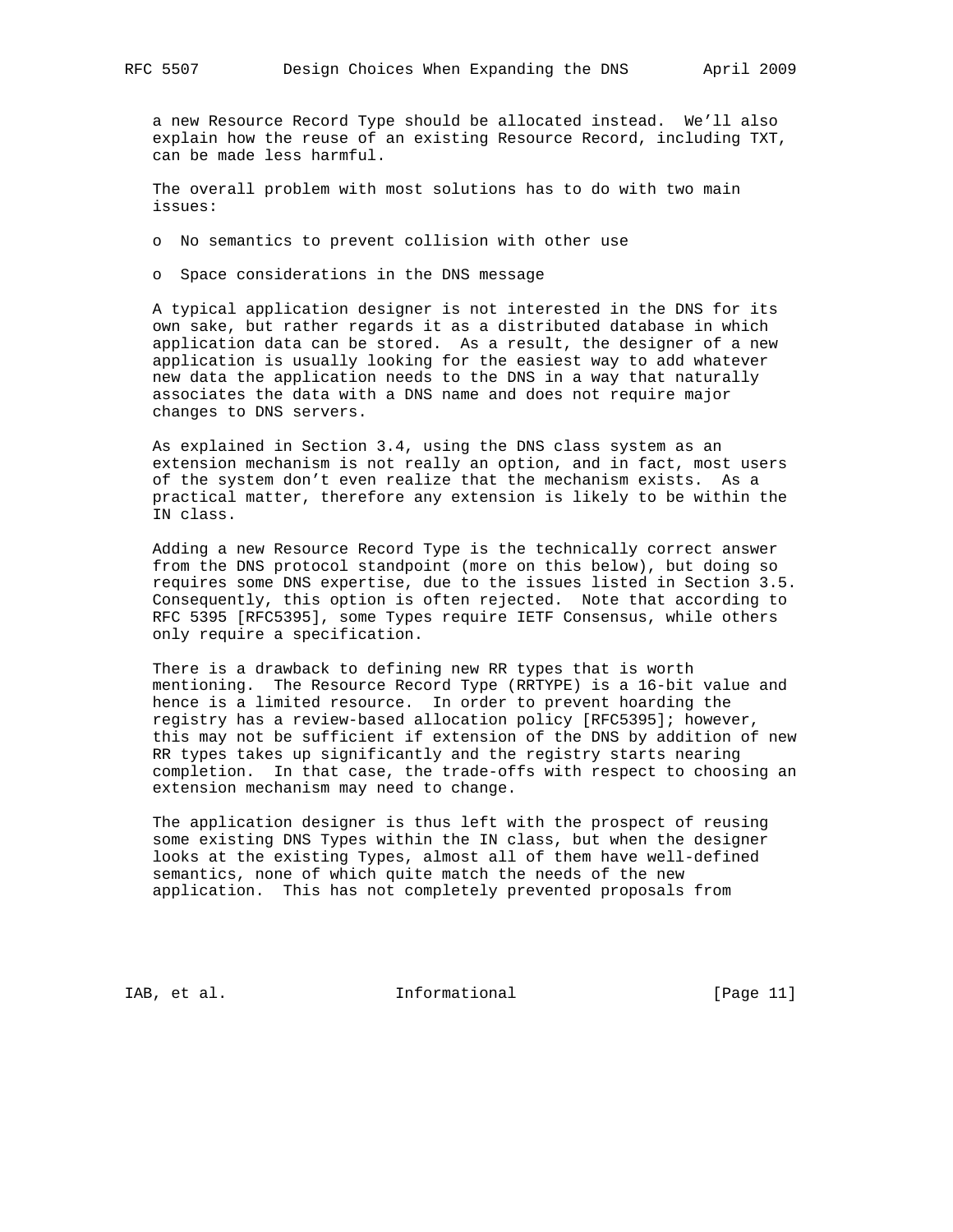reusing existing Resource Record Types in ways incompatible with their defined semantics, but it does tend to steer application designers away from this approach.

 For example, Resource Record Type 40 was registered for the SINK Resource Record Type. This Resource Record Type was discussed in the DNSIND working group of the IETF, and it was decided at the 46th IETF to not move the I-D forward to become an RFC because of the risk of encouraging application designers to use the SINK Resource Record Type instead of registering a new Resource Record Type, which would result in infeasibly large SINK RRsets.

 Eliminating all of the above leaves the TXT Resource Record Type in the IN class. The TXT RDATA format is free form text, and there are no existing semantics to get in the way. Some attempts have been made, for example, in [DNSEXT-DNS-SD], to specify a structured format for TXT Resource Record Types, but no such attempt has reached RFC status. Furthermore, the TXT Resource Record can obviously just be used as a bucket in which to carry around data to be used by some higher-level parser, perhaps in some human-readable programming or markup language. Thus, for many applications, TXT Resource Records are the "obvious" choice. Unfortunately, this conclusion, while understandable, is also problematic, for several reasons.

 The first reason why TXT Resource Records are not well suited to such use is precisely what makes them so attractive: the lack of pre defined common syntax or structure. As a result, each application that uses them creates its own syntax/structure, and that makes it difficult to reliably distinguish one application's record from others, and for its parser to avoid problems when it encounters other TXT records.

 Arguably, the TXT Resource Record is misnamed, and should have been called the Local Container record, because a TXT Resource Record means only what the data producer says it means. This is fine, so long as TXT Resource Records are being used by human beings or by private agreement between data producer and data consumer. However, it becomes a problem once one starts using them for standardized protocols in which there is no prior relationship between data producer and data consumer. If TXT records are used without one of the naming modifications discussed earlier (and in some cases even if one uses such naming mechanisms), there is nothing to prevent collisions with some other incompatible use of TXT Resource Records.

 This is even worse than the general subtyping problem described in Section 3.1 because TXT Resource Records don't even have a standardized selector field in which to store the subtype. RFC 1464 [RFC1464] tried, but it was not a success. At best, a definition of

IAB, et al. 100 and 100 and 100 and 100 and 100 and 100 and 100 and 12]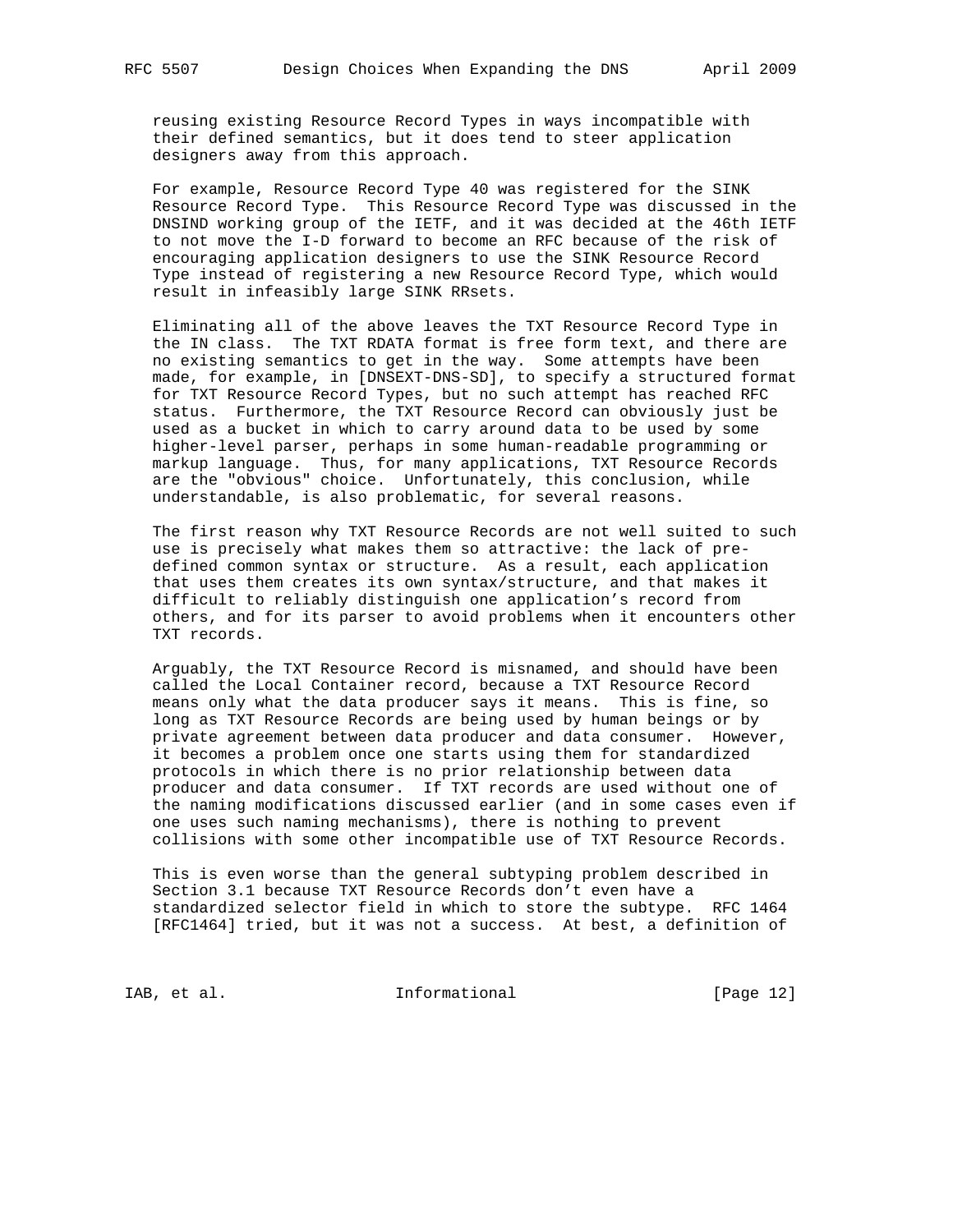a subtype is reduced to hoping that whatever scheme one has come up with will not accidently conflict with somebody else's subtyping scheme, and that it will not be possible to mis-parse one application's use of TXT Resource Records as data intended for a different application. Any attempt to impose a standardized format within the TXT Resource Record format would be at least fifteen years too late, even if it were put into effect immediately; at best, one can restrict the syntax that a particular application uses within a TXT Resource Record and accept the risk that unrelated TXT Resource Record uses will collide with it.

 Using one of the naming modifications discussed in Section 3.2 and Section 3.3 would address the subtyping problem, (and have been used in combinations with reuse of TXT record, such as for the dns/txt lookup mechanism in Domain Keys Identified Mail (DKIM)) but each of these approaches brings in new problems of its own. The prefix approach (that for example SRV Resource Records use) does not work well with wildcards, which is a particular problem for mail-related applications, since MX Resource Records are probably the most common use of DNS wildcards. The suffix approach doesn't have wildcard issues, but, as noted previously, it does have synchronization and update authorization issues, since it works by creating a second subtree in a different part of the global DNS namespace.

 The next reason why TXT Resource Records are not well suited to protocol use has to do with the limited data space available in a DNS message. As alluded to briefly in Section 3.1, typical DNS query traffic patterns involve a very large number of DNS clients sending queries to a relatively small number of DNS servers. Normal path MTU discovery schemes do little good here because, from the server's perspective, there isn't enough repeat traffic from any one client for it to be worth retaining state. UDP-based DNS is an idempotent query, whereas TCP-based DNS requires the server to keep state (in the form of TCP connection state, usually in the server's kernel) and roughly triples the traffic load. Thus, there's a strong incentive to keep DNS messages short enough to fit in a UDP datagram, preferably a UDP datagram short enough not to require IP fragmentation.

 Subtyping schemes are therefore again problematic because they produce larger Resource RRSets than necessary, but verbose text encodings of data are also wasteful since the data they hold can usually be represented more compactly in a Resource Record designed specifically to support the application's particular data needs. If the data that need to be carried are so large that there is no way to make them fit comfortably into the DNS regardless of encoding, it is probably better to move the data somewhere else, and just use the DNS as a pointer to the data, as with NAPTR.

IAB, et al. 100 mm informational [Page 13]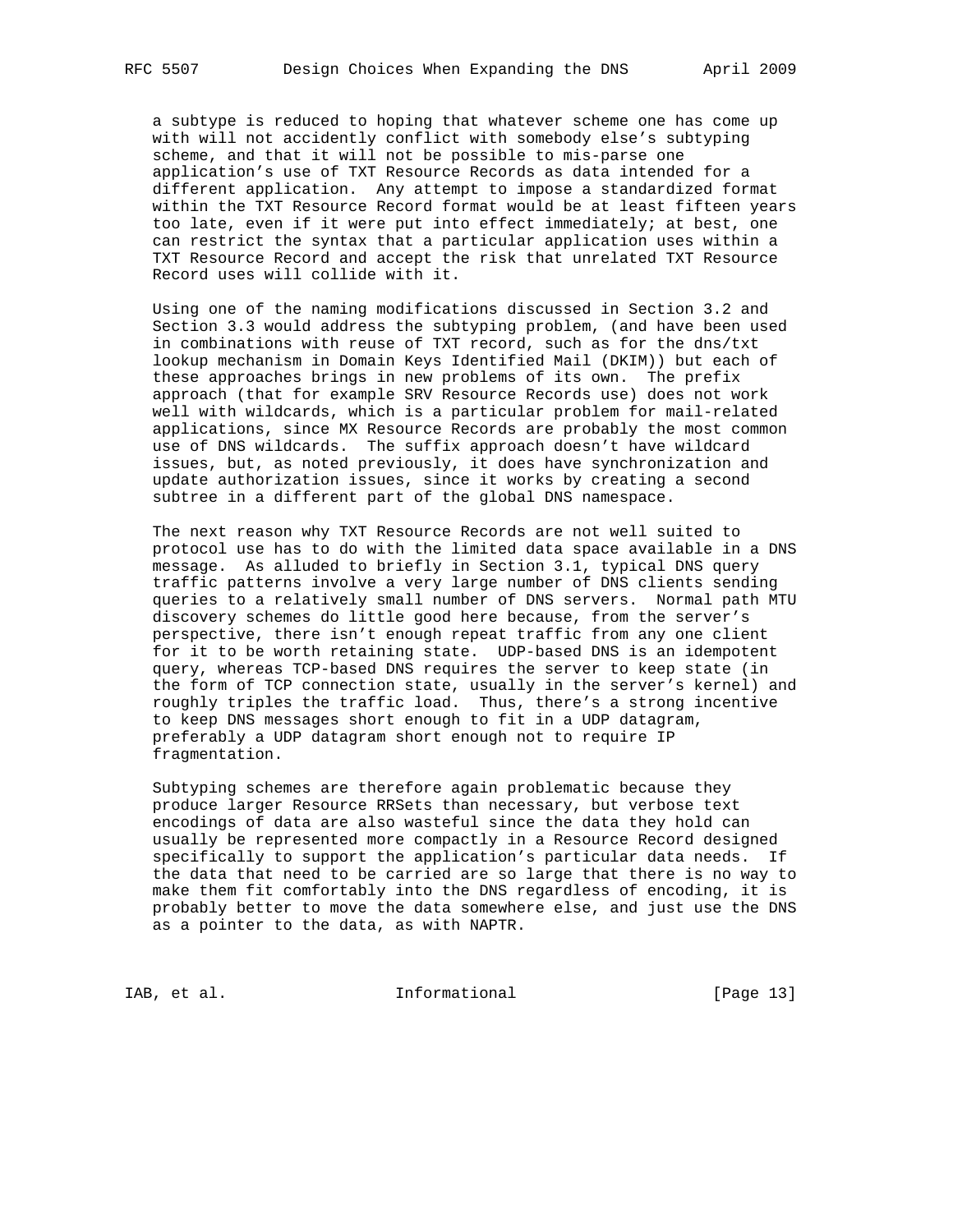# 6. Conclusion and Recommendation

 Given the problems detailed in Section 5, it is worth reexamining the oft-jumped-to conclusion that specifying a new Resource Record Type is hard. Historically, this was indeed the case, but recent surveys suggest that support for unknown Resource Record Types [RFC3597] is now widespread in the public Internet, and because of that, the DNS infrastructure can handle new Resource Record Types. The lack of support for unknown Types remains an issue for relatively old provisioning software and in corporate environments.

 Of all the issues detailed in Section 3.5, provisioning the data is in some respects the most difficult. Investigations with zone transfers show that the problem is less difficult for the authoritative name servers themselves than the front-end systems used to enter (and perhaps validate) the data. Hand editing does not work well for maintenance of large zones, so some sort of tool is necessary, and the tool may not be tightly coupled to the name server implementation itself. Note, however, that this provisioning problem exists to some degree with any new form of data to be stored in the DNS, regardless of data format, Resource Record type (even if TXT Resource Record Types are in use), or naming scheme. Adapting front end systems to support a new Resource Record Type may be a bit more difficult than reusing an existing type, but this appears to be a minor difference in degree rather than a difference in kind.

Given the various issues described in this note, we believe that:

- o there is no magic solution that allows a completely painless addition of new data to the DNS, but
- o on the whole, the best solution is still to use the DNS Resource Record Type mechanism designed for precisely this purpose, whenever possible, and
- o of all the alternate solutions, the "obvious" approach of using TXT Resource Records for arbitrary names is almost certainly the worst, especially for the two reasons outlined above (lack of semantics and its implementations, and size leading to the need to use TCP).
- 7. Creating a New Resource Record Type

 The process for creating a new Resource Record Type is specified in RFC 5395 [RFC5395].

IAB, et al. 10. Informational 1. [Page 14]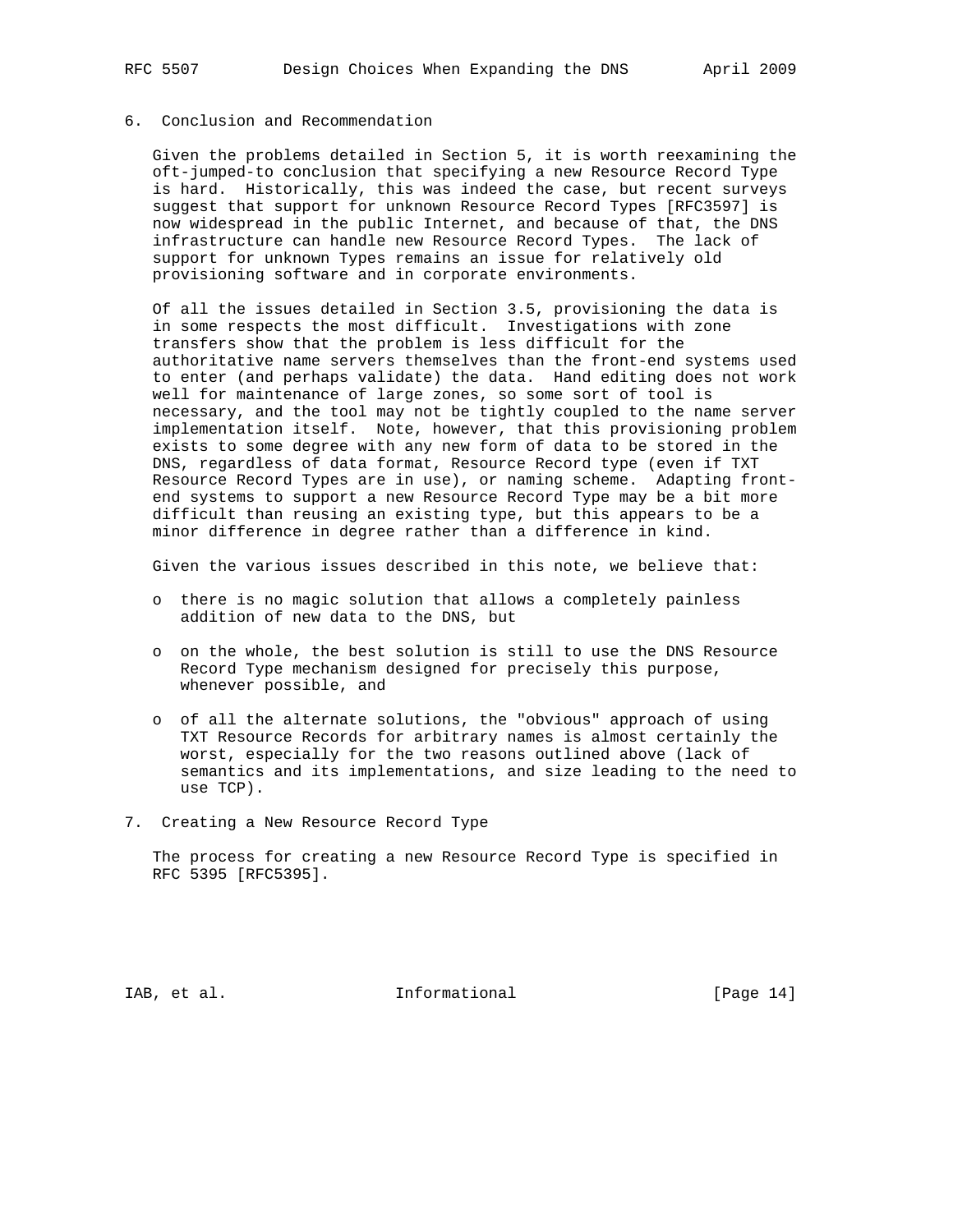#### 8. Security Considerations

 DNS RRSets can be signed using DNSSEC. DNSSEC is almost certainly necessary for any application mechanism that stores authorization data in the DNS. DNSSEC signatures significantly increase the size of the messages transported, and because of this, the DNS message size issues discussed in Sections 3.1 and 5 are more serious than they might at first appear.

 Adding new Resource Record Types (as discussed in Section 3.5) can create two different kinds of problems: in the DNS software and in applications. In the DNS software, it might conceivably trigger bugs and other bad behavior in software that is not compliant with RFC 3597 [RFC3597], but most such DNS software is old enough and insecure enough that it should be updated for other reasons in any case. In applications and provisioning software, the changes for the new features that need the new data in the DNS can be updated to understand the structure of the new data format (regardless of whether a new Resource Record Type is used or some other mechanism is chosen). Basic API support for retrieving arbitrary Resource Record Types has been a requirement since 1989 [RFC1123].

 Any new protocol that proposes to use the DNS to store data used to make authorization decisions would be well advised not only to use DNSSEC but also to encourage upgrades to DNS server software recent enough not to be riddled with well-known exploitable bugs.

#### 9. Acknowledgements

 This document has been created over a number of years, with input from many people. The question on how to expand and use the DNS is sensitive, and a document like this can not please everyone. The goal is instead to describe the architecture and tradeoffs, and make some recommendations about best practices.

 People that have helped include: Dean Anderson, Mark Andrews, John Angelmo, Roy Badami, Dan Bernstein, Alex Bligh, Nathaniel Borenstein, Stephane Bortzmeyer, Brian Carpenter, Leslie Daigle, Elwyn Davies, Mark Delany, Richard Draves, Martin Duerst, Donald Eastlake, Robert Elz, Jim Fenton, Tony Finch, Jim Gilroy, Olafur Gudmundsson, Eric Hall, Phillip Hallam-Baker, Ted Hardie, Bob Hinden, Paul Hoffman, Geoff Houston, Christian Huitema, Johan Ihren, John Klensin, Ben Laurie, William Leibzon, John Levine, Edward Lewis, David MacQuigg, Allison Mankin, Bill Manning, David Meyer, Pekka Nikander, Mans Nilsson, Masataka Ohta, Douglas Otis, Michael Patton, Jonathan Rosenberg, Anders Rundgren, Miriam Sapiro, Carsten Strotmann, Pekka Savola, Chip Sharp, James Snell, Michael Thomas, Paul Vixie, Sam Weiler, Florian Weimer, Bert Wijnen, and Dan Wing.

IAB, et al. 100 mm informational [Page 15]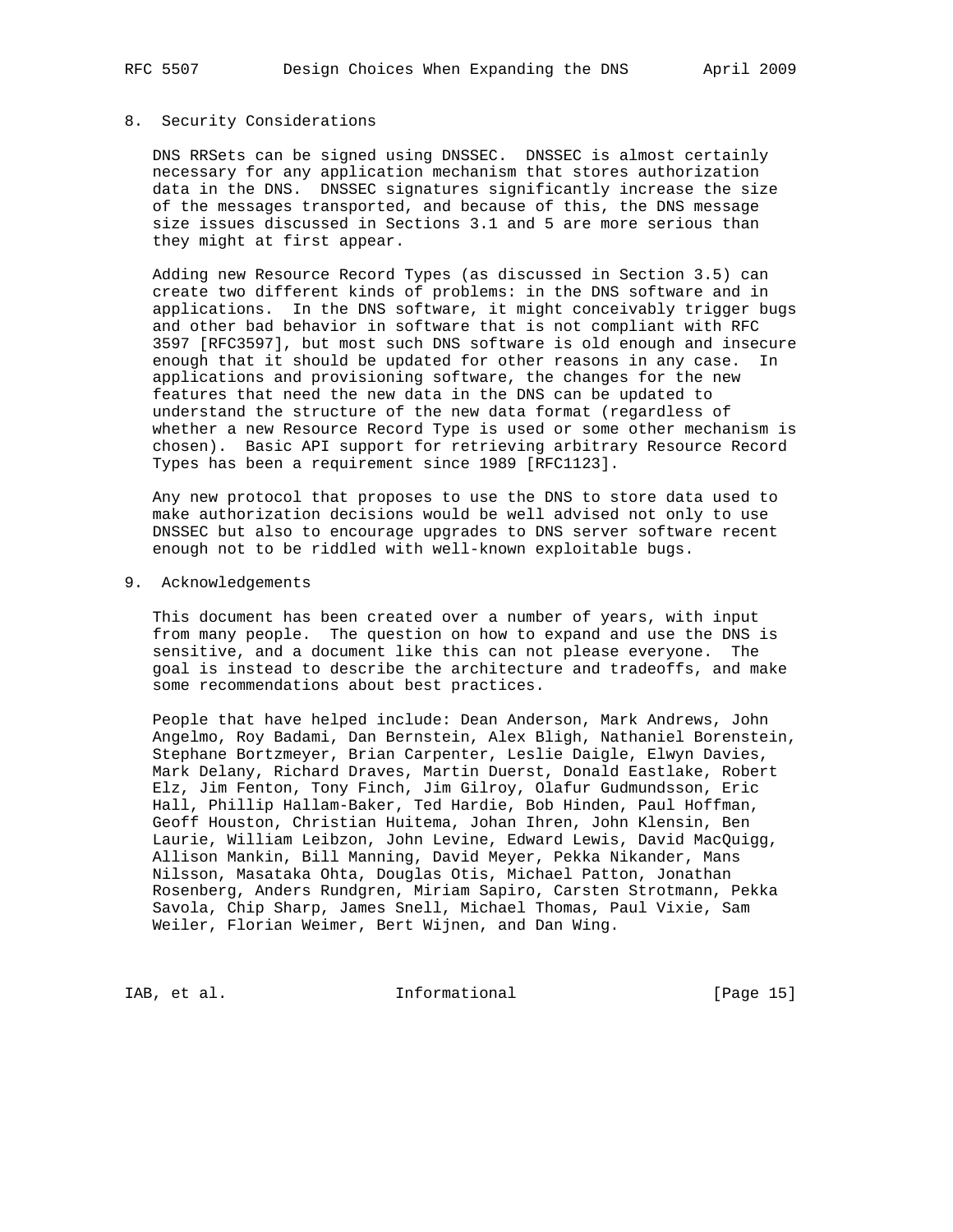10. IAB Members at the Time of This Writing

 Loa Andersson Gonzalo Camarillo Stuart Cheshire Russ Housley Olaf Kolkman Gregory Lebovitz Barry Leiba Kurtis Lindqvist Andrew Malis Danny McPherson David Oran Dave Thaler Lixia Zhang

- 11. References
- 11.1. Normative References

| [RFC1035] | Mockapetris, P., "Domain names - implementation and<br>specification", STD 13, RFC 1035, November 1987.       |
|-----------|---------------------------------------------------------------------------------------------------------------|
| [RFC1464] | Rosenbaum, R., "Using the Domain Name System To<br>Store Arbitrary String Attributes", RFC 1464,<br>May 1993. |
| [RFC2535] | Eastlake, D., "Domain Name System Security<br>Extensions", RFC 2535, March 1999.                              |
| [RFC2671] | Vixie, P., "Extension Mechanisms for DNS (EDNS0)",<br>RFC 2671, August 1999.                                  |
| [RFC3597] | Gustafsson, A., "Handling of Unknown DNS Resource                                                             |

 [RFC5395] Eastlake, D., "Domain Name System (DNS) IANA Considerations", BCP 42, RFC 5395, November 2008.

Record (RR) Types", RFC 3597, September 2003.

- 11.2. Informative References
	- [DNSEXT-DNS-SD] Cheshire, S. and M. Krochmal, "DNS-Based Service Discovery", Work in Progress, September 2008.
	- [Dyer87] Dyer, S. and F. Hsu, "Hesiod, Project Athena Technical Plan - Name Service", Version 1.9, April 1987.

| IAB, et al. | Informational | [Page 16] |  |
|-------------|---------------|-----------|--|
|             |               |           |  |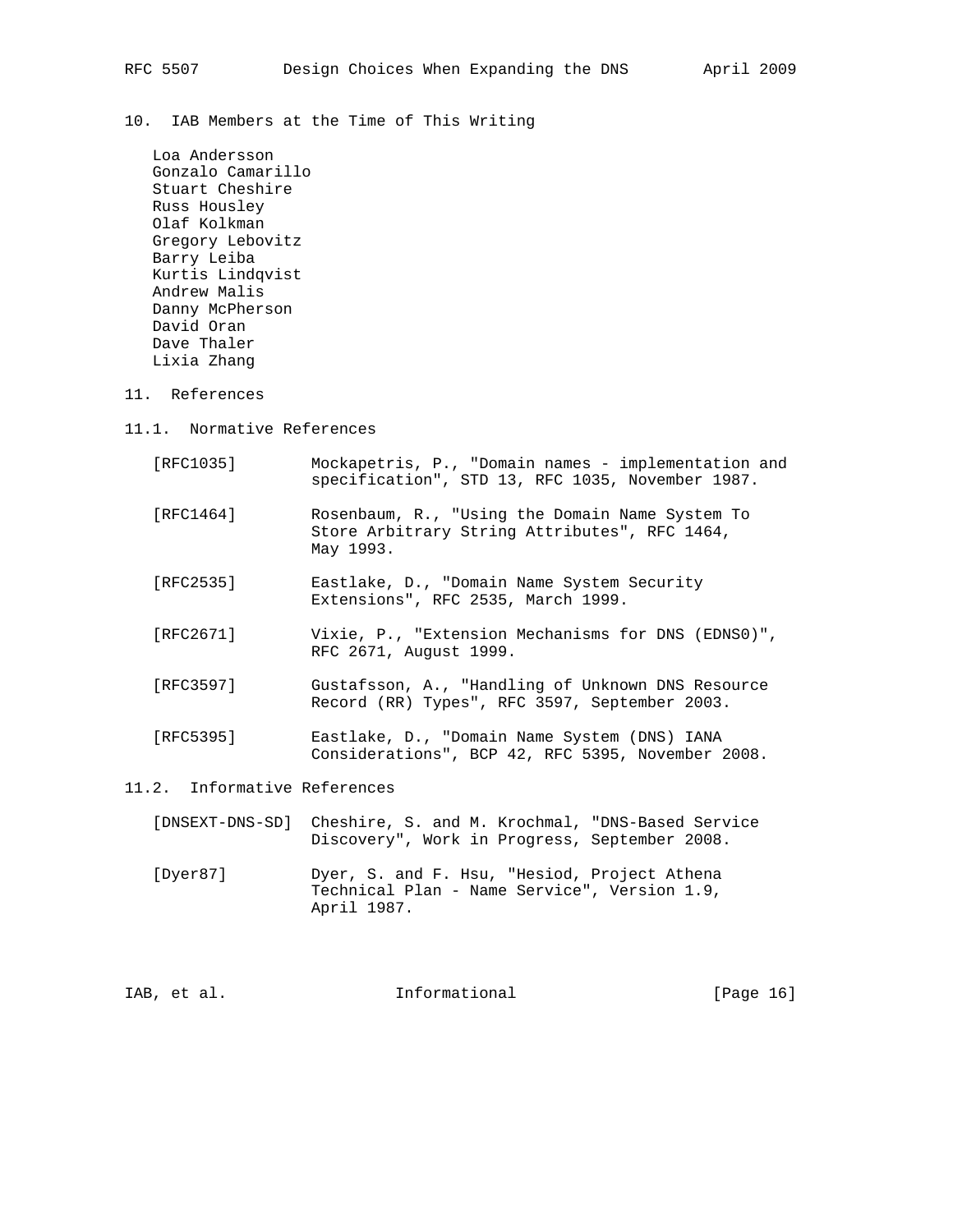| RFC 5507  | Design Choices When Expanding the DNS<br>April 2009                                                                                                                            |
|-----------|--------------------------------------------------------------------------------------------------------------------------------------------------------------------------------|
| [RFC1123] | Braden, R., "Requirements for Internet Hosts -<br>Application and Support", STD 3, RFC 1123,<br>October 1989.                                                                  |
| [RFC1535] | Gavron, E., "A Security Problem and Proposed<br>Correction With Widely Deployed DNS Software",<br>RFC 1535, October 1993.                                                      |
| [RFC2163] | Allocchio, C., "Using the Internet DNS to Distribute<br>MIXER Conformant Global Address Mapping (MCGAM)",<br>RFC 2163, January 1998.                                           |
| [RFC2181] | Elz, R. and R. Bush, "Clarifications to the DNS<br>Specification", RFC 2181, July 1997.                                                                                        |
| [RFC2672] | Crawford, M., "Non-Terminal DNS Name Redirection",<br>RFC 2672, August 1999.                                                                                                   |
| [RFC3445] | Massey, D. and S. Rose, "Limiting the Scope of the<br>KEY Resource Record (RR)", RFC 3445, December 2002.                                                                      |
| [RFC3467] | Klensin, J., "Role of the Domain Name System (DNS)",<br>RFC 3467, February 2003.                                                                                               |
| [RFC3761] | Faltstrom, P. and M. Mealling, "The E.164 to Uniform<br>Resource Identifiers (URI) Dynamic Delegation<br>Discovery System (DDDS) Application (ENUM)",<br>RFC 3761, April 2004. |
| [RFC4033] | Arends, R., Austein, R., Larson, M., Massey, D., and<br>S. Rose, "DNS Security Introduction and<br>Requirements", RFC 4033, March 2005.                                        |
| [RFC4034] | Arends, R., Austein, R., Larson, M., Massey, D., and<br>S. Rose, "Resource Records for the DNS Security<br>Extensions", RFC 4034, March 2005.                                  |
| [RFC4035] | Arends, R., Austein, R., Larson, M., Massey, D., and<br>S. Rose, "Protocol Modifications for the DNS<br>Security Extensions", RFC 4035, March 2005.                            |
| [RFC4511] | Sermersheim, J., "Lightweight Directory Access<br>Protocol (LDAP): The Protocol", RFC 4511, June 2006.                                                                         |
| [RFC4592] | Lewis, E., "The Role of Wildcards in the Domain Name<br>System", RFC 4592, July 2006.                                                                                          |
|           |                                                                                                                                                                                |

| [Page 17]<br>Informational<br>IAB, et al. |  |  |
|-------------------------------------------|--|--|
|-------------------------------------------|--|--|